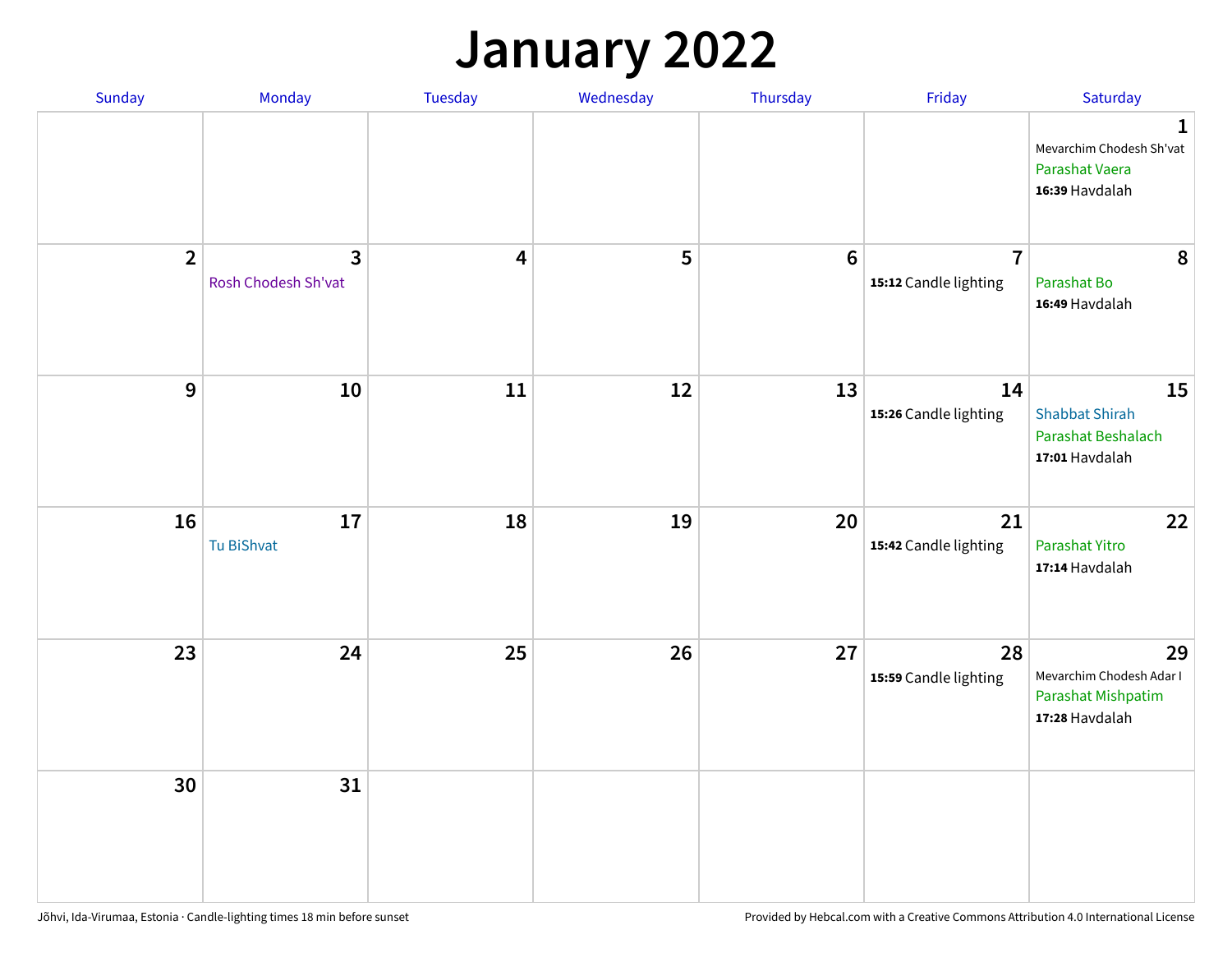# **February 2022**

| Sunday | Monday                  | <b>Tuesday</b>                      | Wednesday                             | Thursday | Friday                                           | Saturday                                                                                          |
|--------|-------------------------|-------------------------------------|---------------------------------------|----------|--------------------------------------------------|---------------------------------------------------------------------------------------------------|
|        |                         | $\mathbf{1}$<br>Rosh Chodesh Adar I | $\overline{2}$<br>Rosh Chodesh Adar I | 3        | $\overline{\mathbf{4}}$<br>16:17 Candle lighting | 5<br>Parashat Terumah<br>17:44 Havdalah                                                           |
| $6\,$  | $\overline{\mathbf{7}}$ | 8                                   | 9                                     | 10       | 11<br>16:35 Candle lighting                      | 12<br>Parashat Tetzaveh<br>18:00 Havdalah                                                         |
| 13     | 14                      | 15<br><b>Purim Katan</b>            | 16                                    | 17       | 18<br>16:52 Candle lighting                      | 19<br>Parashat Ki Tisa<br>18:16 Havdalah                                                          |
| 20     | 21                      | 22                                  | 23                                    | 24       | 25<br>17:10 Candle lighting                      | 26<br><b>Shabbat Shekalim</b><br>Mevarchim Chodesh Adar II<br>Parashat Vayakhel<br>18:32 Havdalah |
| 27     | 28                      |                                     |                                       |          |                                                  |                                                                                                   |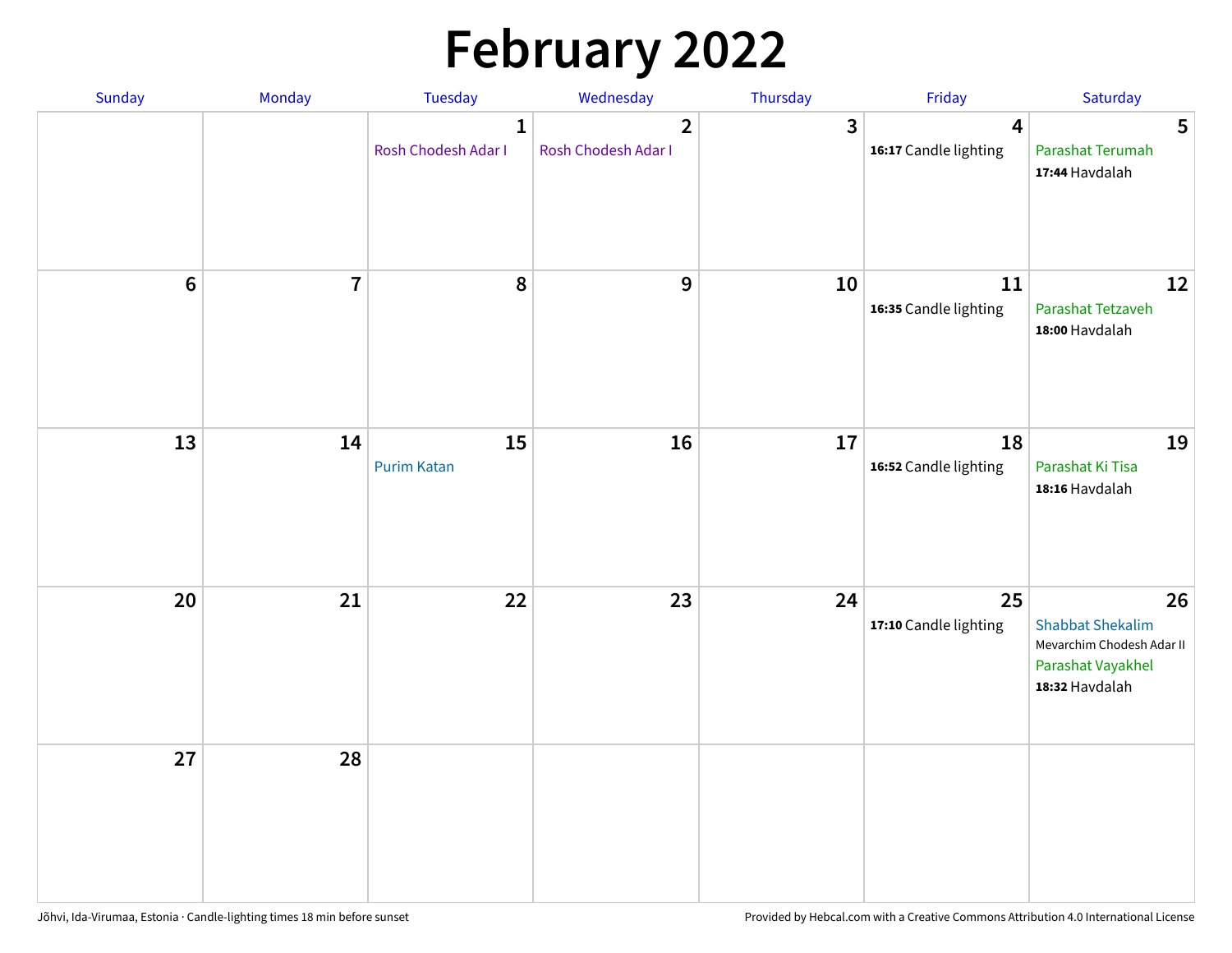## **March 2022**

| Sunday  | <b>Monday</b>  | <b>Tuesday</b> | Wednesday                                                                                | Thursday                                        | Friday                                              | Saturday                                                                                   |
|---------|----------------|----------------|------------------------------------------------------------------------------------------|-------------------------------------------------|-----------------------------------------------------|--------------------------------------------------------------------------------------------|
|         |                | $\mathbf{1}$   | $\overline{2}$                                                                           | $\overline{\mathbf{3}}$<br>Rosh Chodesh Adar II | 4<br>Rosh Chodesh Adar II<br>17:27 Candle lighting  | 5<br>Parashat Pekudei<br>18:49 Havdalah                                                    |
| $\bf 6$ | $\overline{7}$ | 8              | 9                                                                                        | 10                                              | 11<br>17:44 Candle lighting                         | 12<br><b>Shabbat Zachor</b><br>Parashat Vayikra<br>19:06 Havdalah                          |
| 13      | 14             | 15             | 16<br>04:21 Fast begins<br><b>Ta'anit Esther</b><br>19:04 Fast ends<br><b>Erev Purim</b> | 17<br>Purim                                     | 18<br><b>Shushan Purim</b><br>18:01 Candle lighting | 19<br>Parashat Tzav<br>19:23 Havdalah                                                      |
| 20      | 21             | 22             | 23                                                                                       | 24                                              | 25<br>18:18 Candle lighting                         | 26<br><b>Shabbat Parah</b><br>Mevarchim Chodesh Nisan<br>Parashat Shmini<br>19:41 Havdalah |
| 27      | 28             | 29             | 30                                                                                       | 31                                              |                                                     |                                                                                            |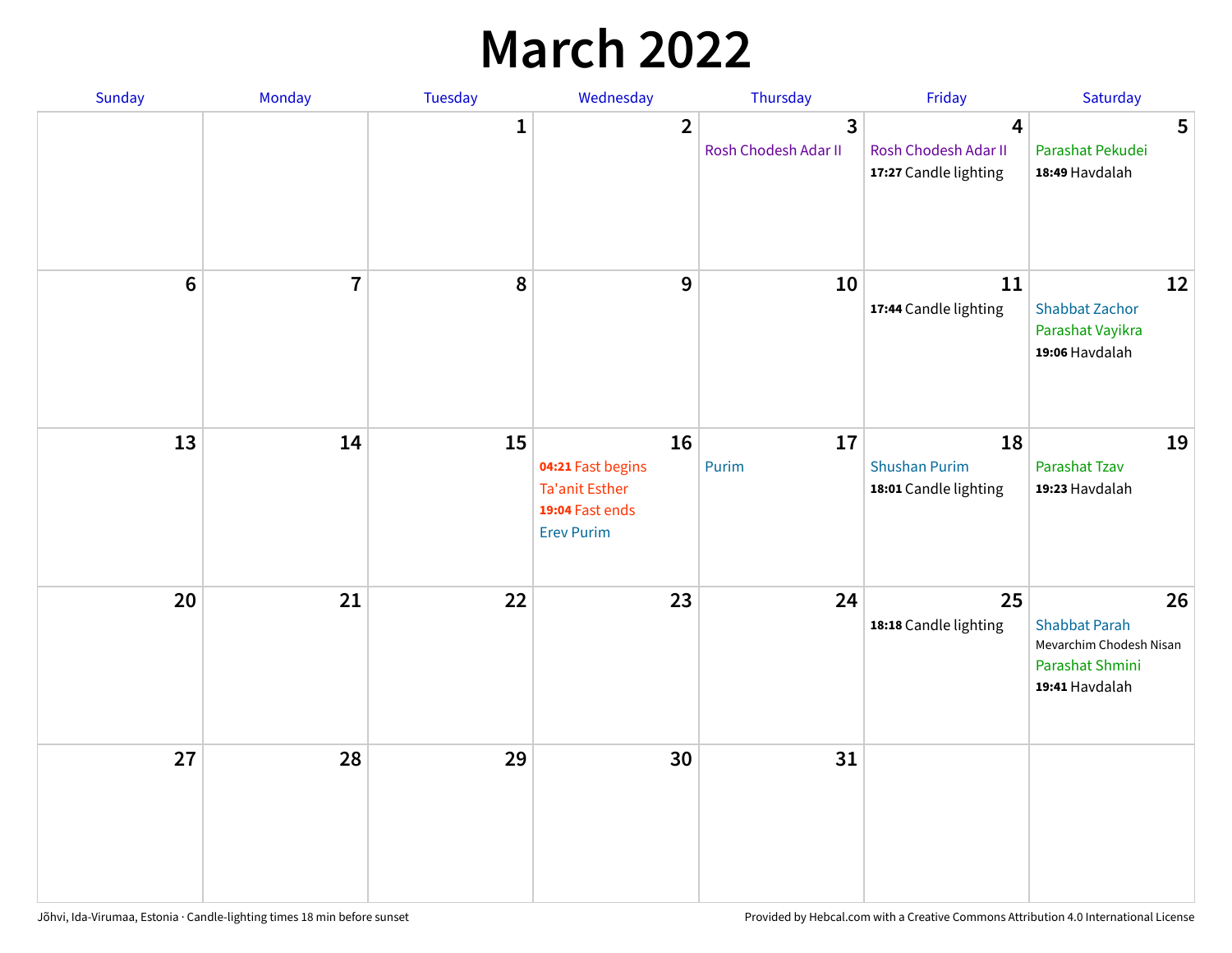## **April 2022**

| <b>Sunday</b>                            | <b>Monday</b>           | <b>Tuesday</b>         | Wednesday             | Thursday                                        | Friday                                                                                            | Saturday                                                                                                   |
|------------------------------------------|-------------------------|------------------------|-----------------------|-------------------------------------------------|---------------------------------------------------------------------------------------------------|------------------------------------------------------------------------------------------------------------|
|                                          |                         |                        |                       |                                                 | $\mathbf{1}$<br>19:34 Candle lighting                                                             | $\mathbf{2}$<br><b>Shabbat HaChodesh</b><br>Rosh Chodesh Nisan<br><b>Parashat Tazria</b><br>20:59 Havdalah |
| 3                                        | 4                       | 5                      | $\bf 6$               | $\overline{7}$                                  | 8<br>19:51 Candle lighting                                                                        | 9<br><b>Shabbat HaGadol</b><br>Parashat Metzora<br>21:18 Havdalah                                          |
| 10                                       | 11<br>Yom HaAliyah      | 12                     | 13                    | 14                                              | 15<br>03:22 Fast begins<br><b>Ta'anit Bechorot</b><br><b>Erev Pesach</b><br>20:08 Candle lighting | 16<br>Pesach I<br>21:38 Candle lighting                                                                    |
| 17<br><b>Pesach II</b><br>21:41 Havdalah | 18<br>Pesach III (CH"M) | 19<br>Pesach IV (CH"M) | 20<br>Pesach V (CH"M) | 21<br>Pesach VI (CH"M)<br>20:22 Candle lighting | 22<br><b>Pesach VII</b><br>20:24 Candle lighting                                                  | 23<br><b>Pesach VIII</b><br>21:59 Havdalah                                                                 |
| 24                                       | 25                      | 26                     | 27                    | 28<br>Yom HaShoah                               | 29<br>20:41 Candle lighting                                                                       | 30<br>Mevarchim Chodesh Iyyar<br>Parashat Achrei Mot<br>22:22 Havdalah                                     |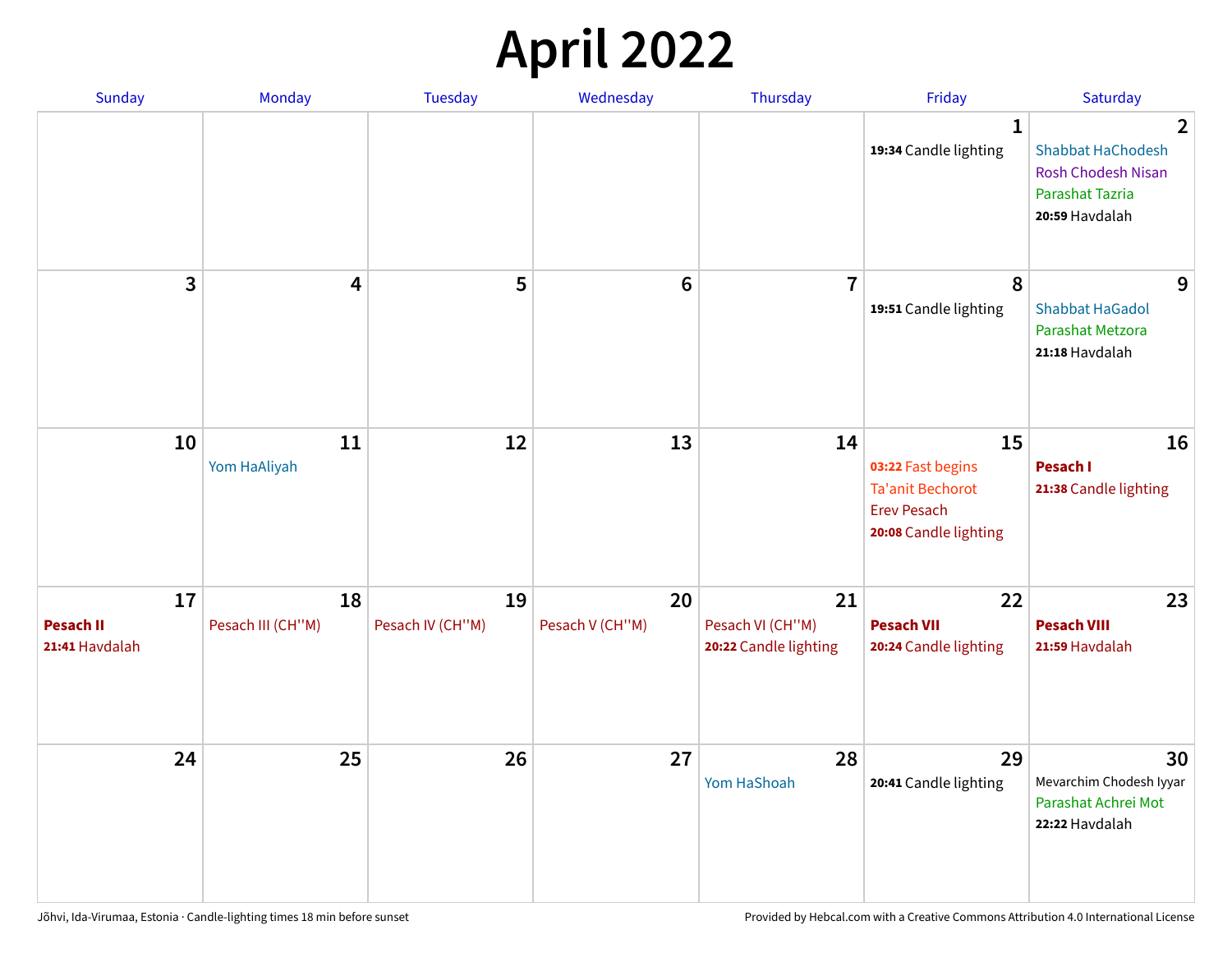## **May 2022**

| Sunday                  | Monday                               | Tuesday                         | Wednesday          | Thursday            | Friday                                  | Saturday                                                               |
|-------------------------|--------------------------------------|---------------------------------|--------------------|---------------------|-----------------------------------------|------------------------------------------------------------------------|
| 1<br>Rosh Chodesh Iyyar | $\overline{2}$<br>Rosh Chodesh Iyyar | 3                               | 4<br>Yom HaZikaron | 5<br>Yom HaAtzma'ut | $6\phantom{1}$<br>20:58 Candle lighting | $\overline{7}$<br>Parashat Kedoshim<br>22:47 Havdalah                  |
| $\pmb{8}$               | $\mathbf{9}$                         | 10                              | 11                 | 12                  | 13<br>21:14 Candle lighting             | 14<br><b>Parashat Emor</b><br>23:13 Havdalah                           |
| 15<br>Pesach Sheni      | 16                                   | 17                              | 18                 | 19<br>Lag BaOmer    | 20<br>21:30 Candle lighting             | 21<br>Parashat Behar<br>23:43 Havdalah                                 |
| 22                      | 23                                   | 24                              | 25                 | 26                  | 27<br>21:44 Candle lighting             | 28<br>Mevarchim Chodesh Sivan<br>Parashat Bechukotai<br>00:21 Havdalah |
| 29<br>Yom Yerushalayim  | 30                                   | 31<br><b>Rosh Chodesh Sivan</b> |                    |                     |                                         |                                                                        |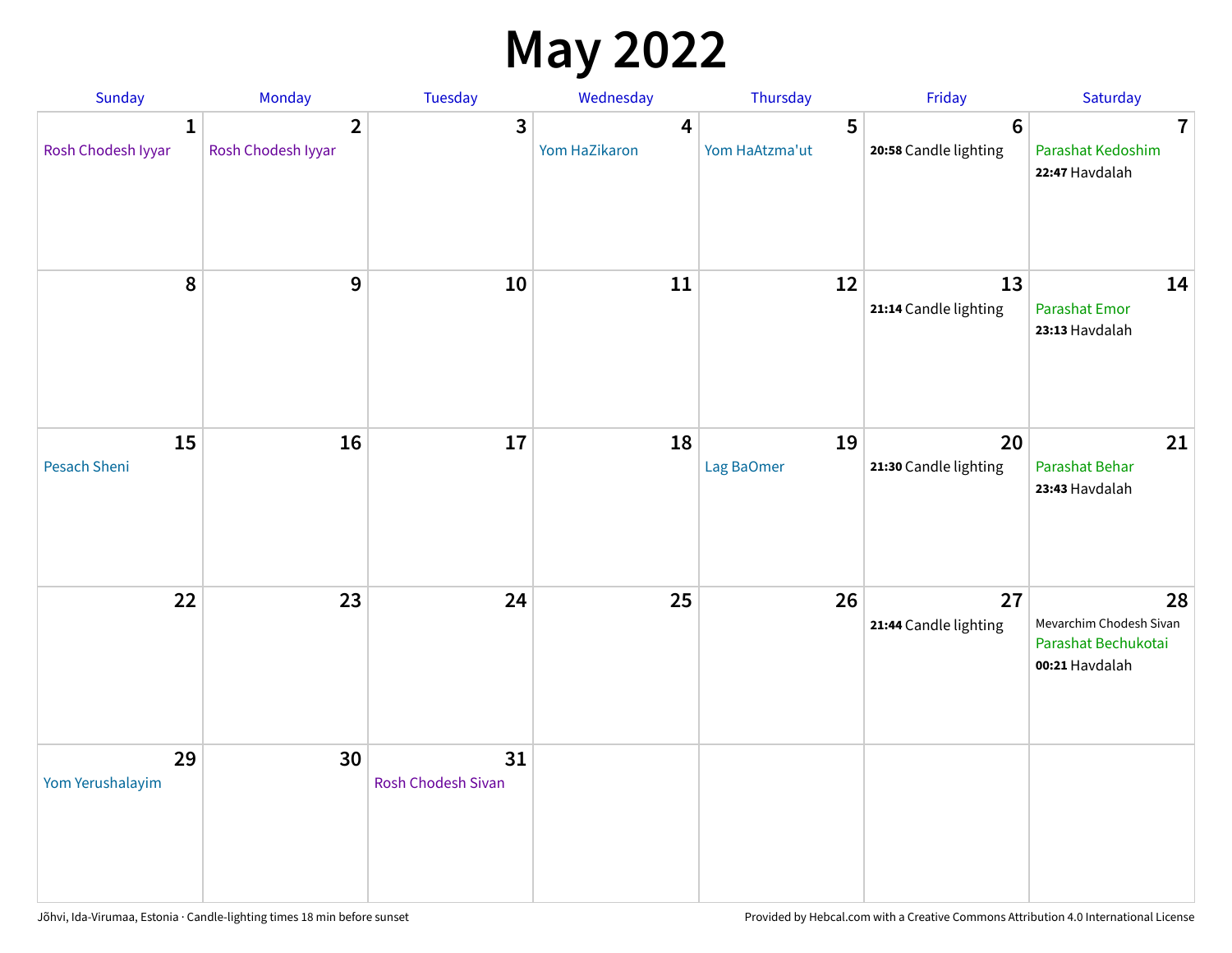#### **June 2022**

| Sunday                | Monday                       | Tuesday        | Wednesday                       | Thursday                 | Friday                      | Saturday                                          |
|-----------------------|------------------------------|----------------|---------------------------------|--------------------------|-----------------------------|---------------------------------------------------|
|                       |                              |                | 1                               | $\overline{2}$           | 3<br>21:56 Candle lighting  | 4<br><b>Erev Shavuot</b><br>Parashat Bamidbar     |
| 5<br><b>Shavuot I</b> | $\bf 6$<br><b>Shavuot II</b> | $\overline{7}$ | $\pmb{8}$                       | 9                        | 10<br>22:06 Candle lighting | 11<br>Parashat Nasso                              |
| $12\,$                | 13                           | 14             | 15                              | 16                       | 17<br>22:11 Candle lighting | 18<br>Parashat Beha'alotcha                       |
| 19                    | 20                           | 21             | 22                              | 23                       | 24<br>22:13 Candle lighting | 25<br>Mevarchim Chodesh Tamuz<br>Parashat Sh'lach |
| 26                    | 27                           | 28             | 29<br><b>Rosh Chodesh Tamuz</b> | 30<br>Rosh Chodesh Tamuz |                             |                                                   |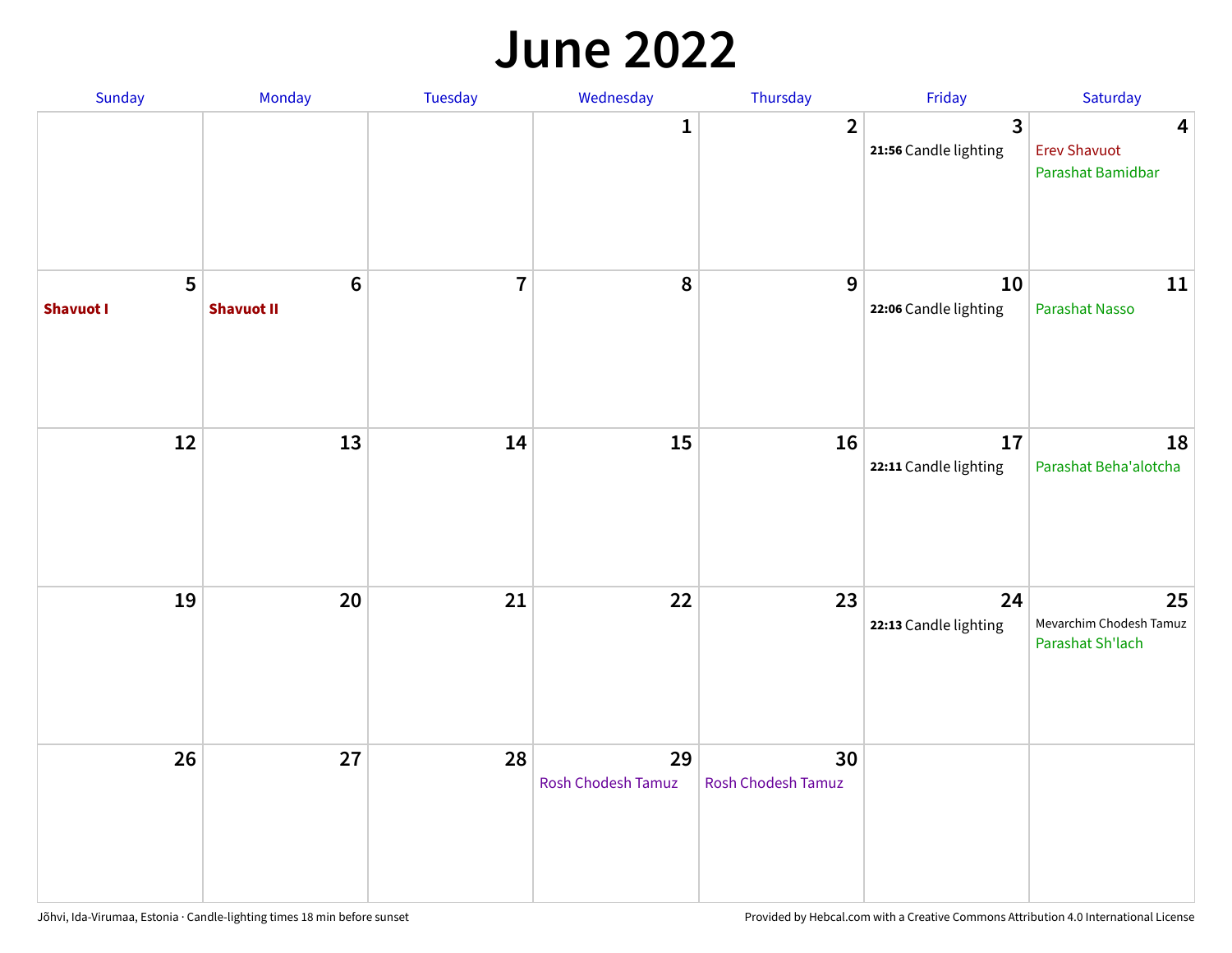## **July 2022**

| Sunday                                      | Monday | Tuesday | Wednesday | Thursday       | Friday                                         | Saturday                                                                |
|---------------------------------------------|--------|---------|-----------|----------------|------------------------------------------------|-------------------------------------------------------------------------|
|                                             |        |         |           |                | $\mathbf{1}$<br>22:10 Candle lighting          | $\overline{2}$<br>Parashat Korach                                       |
| $\mathbf{3}$                                | 4      | 5       | $\bf 6$   | $\overline{7}$ | $\boldsymbol{8}$<br>22:03 Candle lighting      | 9<br><b>Parashat Chukat</b>                                             |
| 10                                          | 11     | 12      | 13        | 14             | 15<br>21:53 Candle lighting                    | 16<br>Parashat Balak<br>00:18 Havdalah                                  |
| 17<br><b>Tzom Tammuz</b><br>23:39 Fast ends | 18     | 19      | 20        | 21             | 22<br>21:41 Candle lighting                    | 23<br>Mevarchim Chodesh Av<br><b>Parashat Pinchas</b><br>23:45 Havdalah |
| 24                                          | 25     | 26      | 27        | 28             | 29<br>Rosh Chodesh Av<br>21:25 Candle lighting | 30<br>Parashat Matot-Masei<br>23:17 Havdalah                            |
| 31                                          |        |         |           |                |                                                |                                                                         |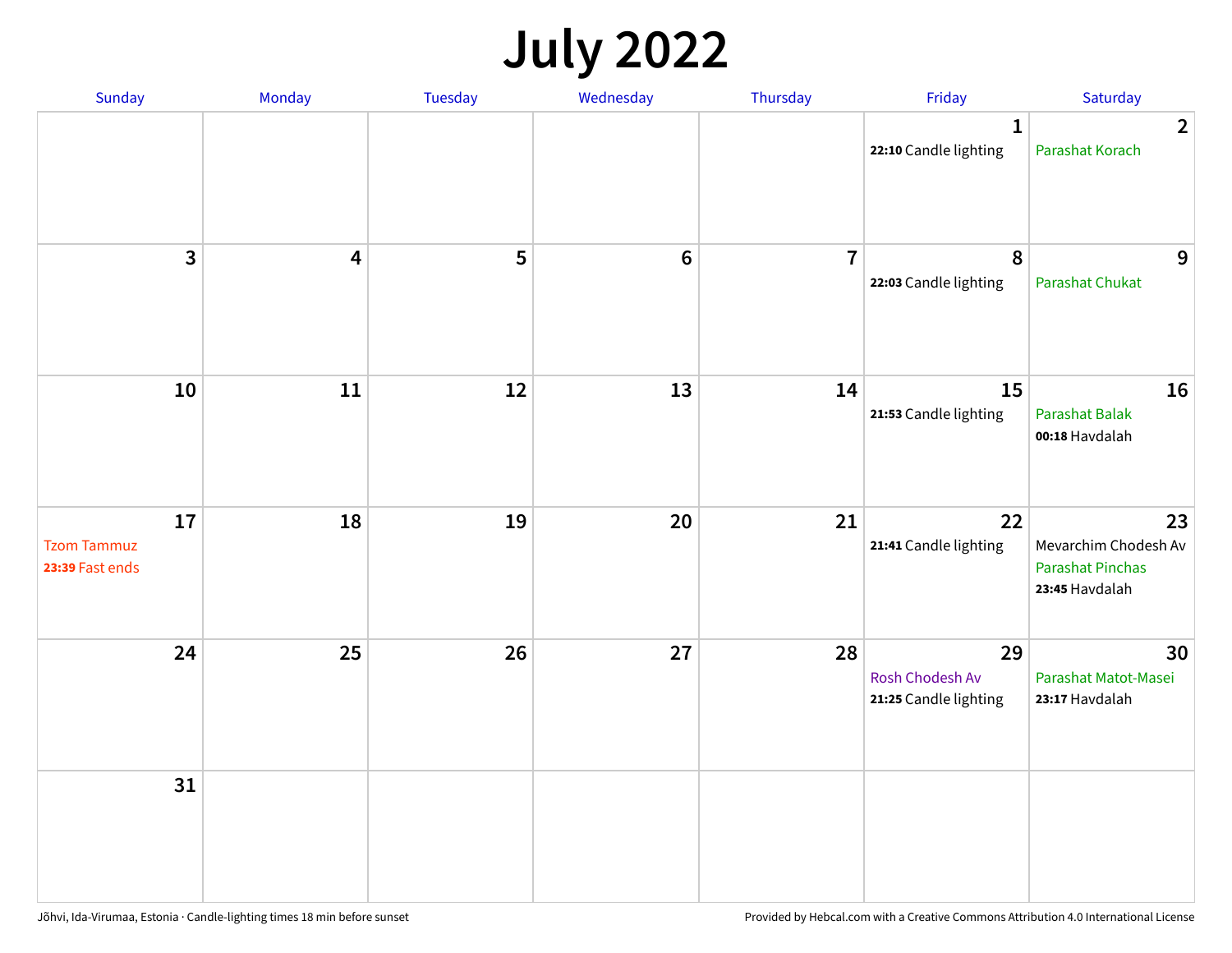## **August 2022**

| Sunday                                                      | Monday       | Tuesday                 | Wednesday | Thursday | Friday                                 | Saturday                                                                                                                       |
|-------------------------------------------------------------|--------------|-------------------------|-----------|----------|----------------------------------------|--------------------------------------------------------------------------------------------------------------------------------|
|                                                             | $\mathbf{1}$ | $\overline{\mathbf{2}}$ | 3         | 4        | 5<br>21:09 Candle lighting             | $6\phantom{1}6$<br><b>Shabbat Chazon</b><br>21:25 Fast begins<br>Erev Tish'a B'Av<br><b>Parashat Devarim</b><br>22:50 Havdalah |
| $\overline{7}$<br>Tish'a B'Av (observed)<br>22:28 Fast ends | 8            | 9                       | 10        | 11       | 12<br>Tu B'Av<br>20:50 Candle lighting | 13<br><b>Shabbat Nachamu</b><br>Parashat Vaetchanan<br>22:25 Havdalah                                                          |
| 14                                                          | 15           | 16                      | 17        | 18       | 19<br>20:31 Candle lighting            | 20<br>Mevarchim Chodesh Elul<br><b>Parashat Eikev</b><br>22:00 Havdalah                                                        |
| 21                                                          | 22           | 23                      | 24        | 25       | 26<br>20:12 Candle lighting            | 27<br><b>Rosh Chodesh Elul</b><br>Parashat Re'eh<br>21:36 Havdalah                                                             |
| 28<br>Rosh Hashana LaBehemot<br><b>Rosh Chodesh Elul</b>    | 29           | 30                      | 31        |          |                                        |                                                                                                                                |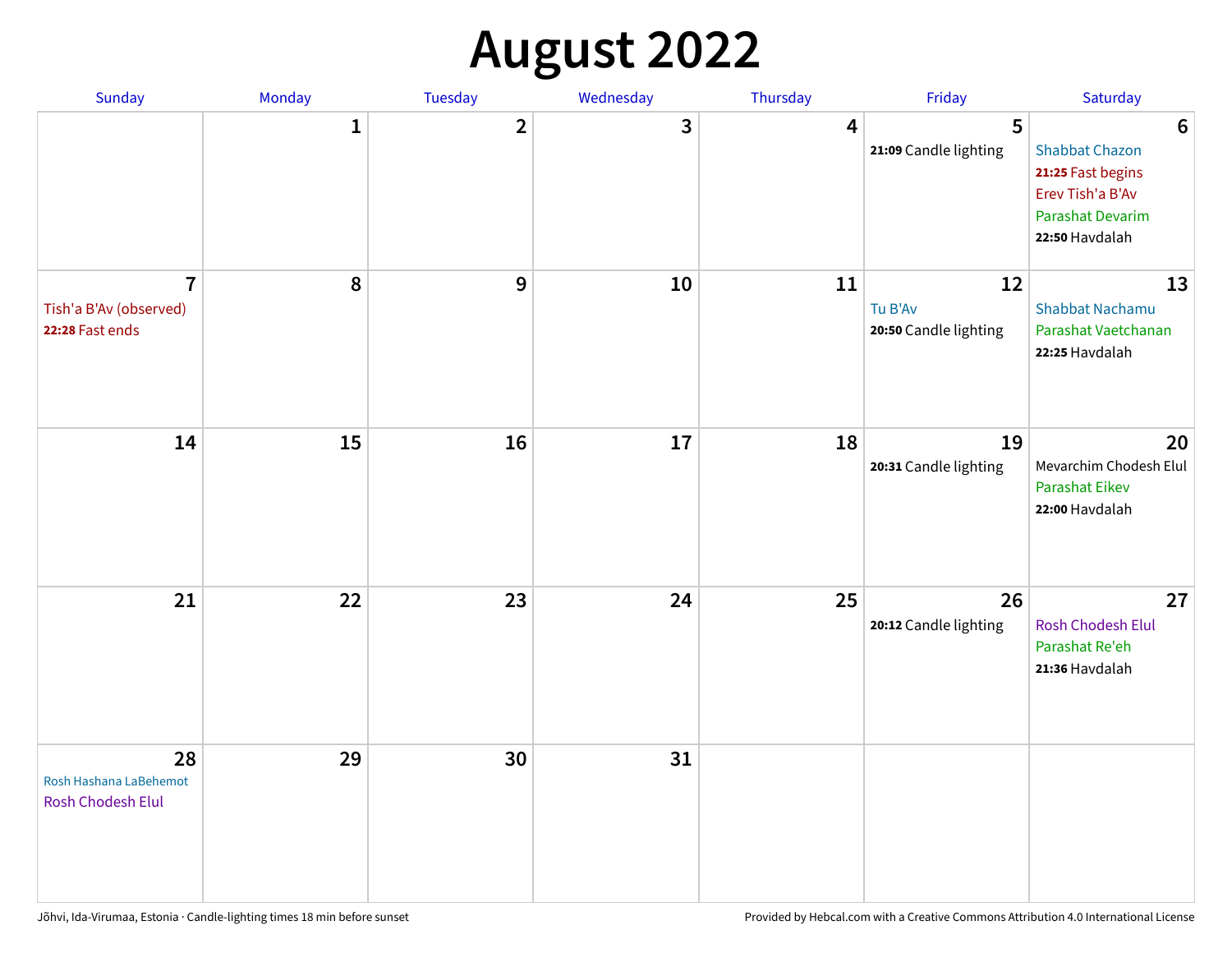## **September 2022**

| Sunday                                           | Monday                                           | <b>Tuesday</b>                                 | Wednesday                                                          | Thursday    | Friday                                  | Saturday                                                  |
|--------------------------------------------------|--------------------------------------------------|------------------------------------------------|--------------------------------------------------------------------|-------------|-----------------------------------------|-----------------------------------------------------------|
|                                                  |                                                  |                                                |                                                                    | $\mathbf 1$ | $\overline{2}$<br>19:51 Candle lighting | 3<br><b>Parashat Shoftim</b><br>21:12 Havdalah            |
| $\overline{\mathbf{4}}$                          | 5                                                | $6\phantom{1}6$                                | $\overline{7}$                                                     | 8           | 9<br>19:31 Candle lighting              | 10<br>Parashat Ki Teitzei<br>20:49 Havdalah               |
| 11                                               | 12                                               | 13                                             | 14                                                                 | 15          | 16<br>19:10 Candle lighting             | 17<br>Leil Selichot<br>Parashat Ki Tavo<br>20:27 Havdalah |
| 18                                               | 19                                               | 20                                             | 21                                                                 | 22          | 23<br>18:49 Candle lighting             | 24<br>Parashat Nitzavim<br>20:05 Havdalah                 |
| 25<br>Erev Rosh Hashana<br>18:43 Candle lighting | 26<br>Rosh Hashana 5783<br>19:59 Candle lighting | 27<br><b>Rosh Hashana II</b><br>19:56 Havdalah | 28<br>05:05 Fast begins<br><b>Tzom Gedaliah</b><br>19:42 Fast ends | 29          | 30<br>18:28 Candle lighting             |                                                           |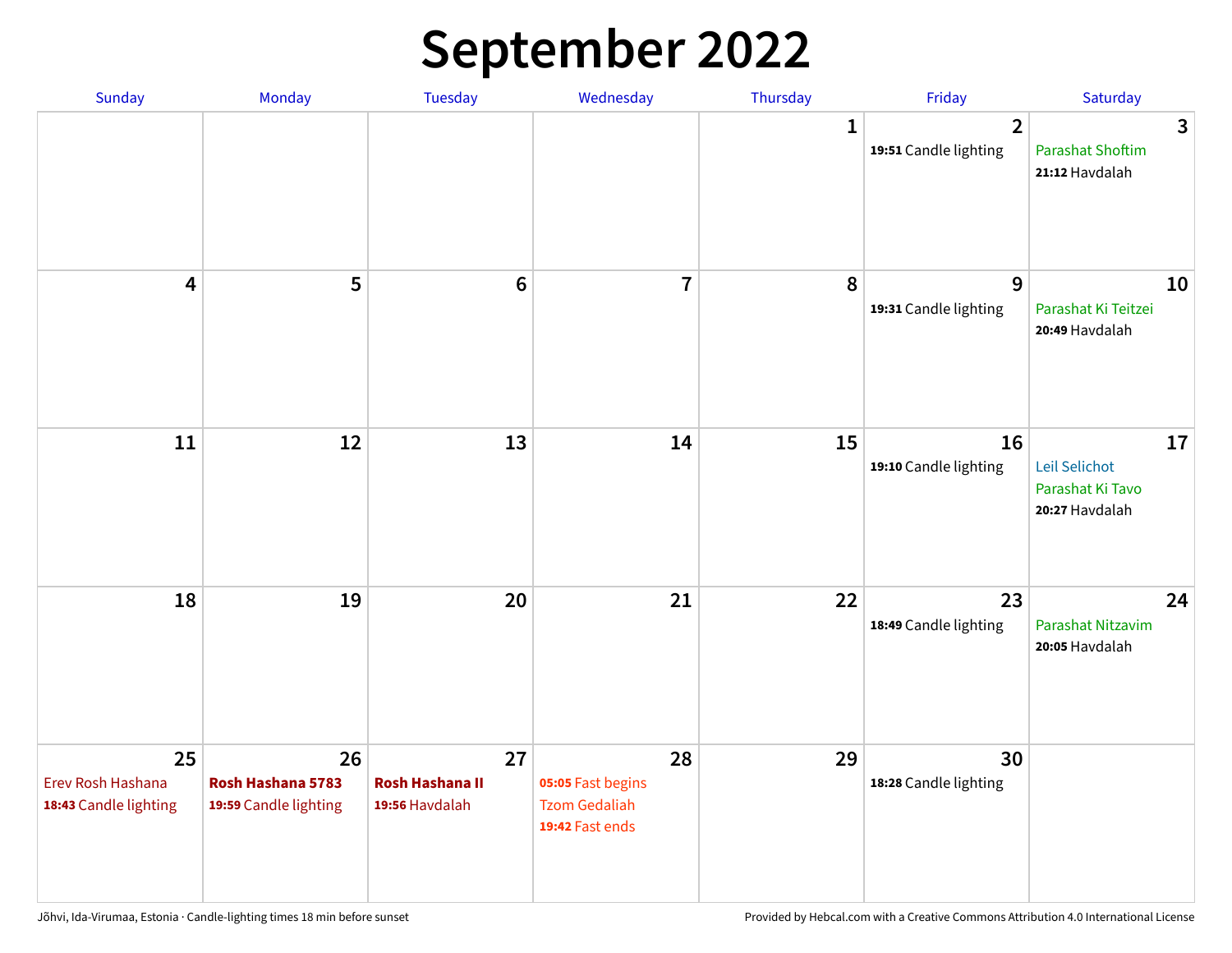## **October 2022**

| <b>Sunday</b>                                            | Monday                                               | <b>Tuesday</b>                                       | Wednesday                                | Thursday               | Friday                                         | Saturday                                                                |
|----------------------------------------------------------|------------------------------------------------------|------------------------------------------------------|------------------------------------------|------------------------|------------------------------------------------|-------------------------------------------------------------------------|
|                                                          |                                                      |                                                      |                                          |                        |                                                | 1<br><b>Shabbat Shuva</b><br>Parashat Vayeilech<br>19:44 Havdalah       |
| $\mathbf{2}$                                             | 3                                                    | 4<br><b>Erev Yom Kippur</b><br>18:17 Candle lighting | 5<br><b>Yom Kippur</b><br>19:32 Havdalah | $6\phantom{1}6$        | $\overline{7}$<br>18:08 Candle lighting        | 8<br>Parashat Ha'Azinu<br>19:24 Havdalah                                |
| 9<br><b>Erev Sukkot</b><br>18:02 Candle lighting         | 10<br>Sukkot I<br>19:18 Candle lighting              | 11<br><b>Sukkot II</b><br>19:15 Havdalah             | 12<br>Sukkot III (CH"M)                  | 13<br>Sukkot IV (CH"M) | 14<br>Sukkot V (CH"M)<br>17:48 Candle lighting | 15<br>Sukkot VI (CH"M)<br>19:04 Havdalah                                |
| 16<br>Sukkot VII (Hoshana Raba)<br>17:42 Candle lighting | 17<br><b>Shmini Atzeret</b><br>18:59 Candle lighting | 18<br><b>Simchat Torah</b><br>18:56 Havdalah         | 19                                       | 20                     | 21<br>17:28 Candle lighting                    | 22<br>Mevarchim Chodesh Cheshvan<br>Parashat Bereshit<br>18:46 Havdalah |
| 23                                                       | 24                                                   | 25<br>Rosh Chodesh Cheshvan                          | 26<br><b>Rosh Chodesh Cheshvan</b>       | 27                     | 28<br>17:09 Candle lighting                    | 29<br><b>Parashat Noach</b><br>18:29 Havdalah                           |
| 30                                                       | 31                                                   |                                                      |                                          |                        |                                                |                                                                         |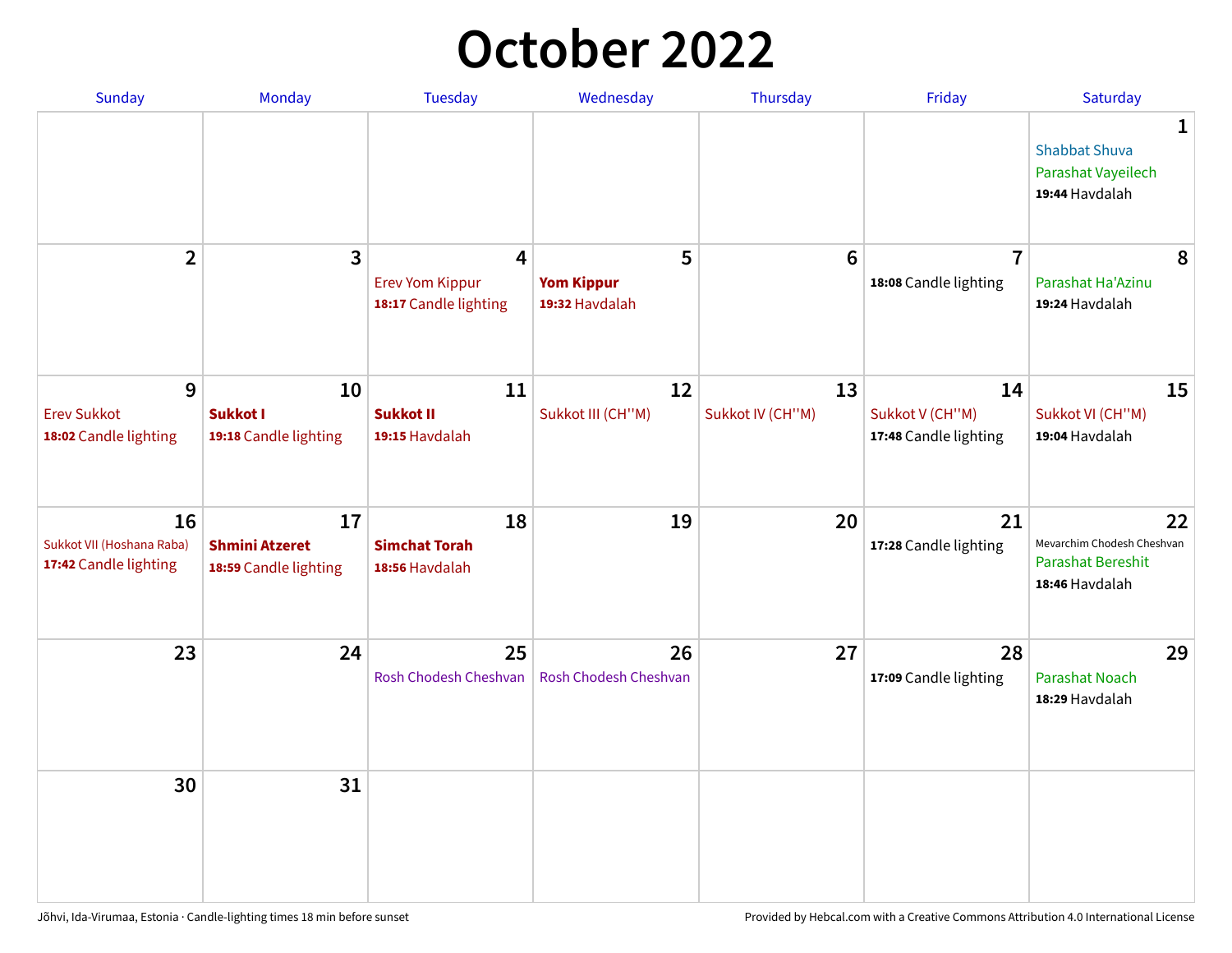## **November 2022**

| Sunday         | Monday         | Tuesday                                        | Wednesday    | Thursday                  | Friday                                             | Saturday                                                                 |
|----------------|----------------|------------------------------------------------|--------------|---------------------------|----------------------------------------------------|--------------------------------------------------------------------------|
|                |                | $\mathbf{1}$<br>Yom HaAliyah School Observance | $\mathbf{2}$ | 3                         | $\overline{4}$<br>15:51 Candle lighting            | $5\phantom{.0}$<br>Parashat Lech-Lecha<br>17:13 Havdalah                 |
| $6\phantom{1}$ | $\overline{7}$ | 8                                              | 9            | 10                        | 11<br>15:35 Candle lighting                        | 12<br>Parashat Vayera<br>17:00 Havdalah                                  |
| 13             | 14             | 15                                             | 16           | 17                        | 18<br>15:20 Candle lighting                        | 19<br>Mevarchim Chodesh Kislev<br>Parashat Chayei Sara<br>16:48 Havdalah |
| 20             | 21             | 22                                             | 23<br>Sigd   | 24<br>Rosh Chodesh Kislev | 25<br>Rosh Chodesh Kislev<br>15:08 Candle lighting | 26<br><b>Parashat Toldot</b><br>16:39 Havdalah                           |
| 27             | 28             | 29                                             | 30           |                           |                                                    |                                                                          |